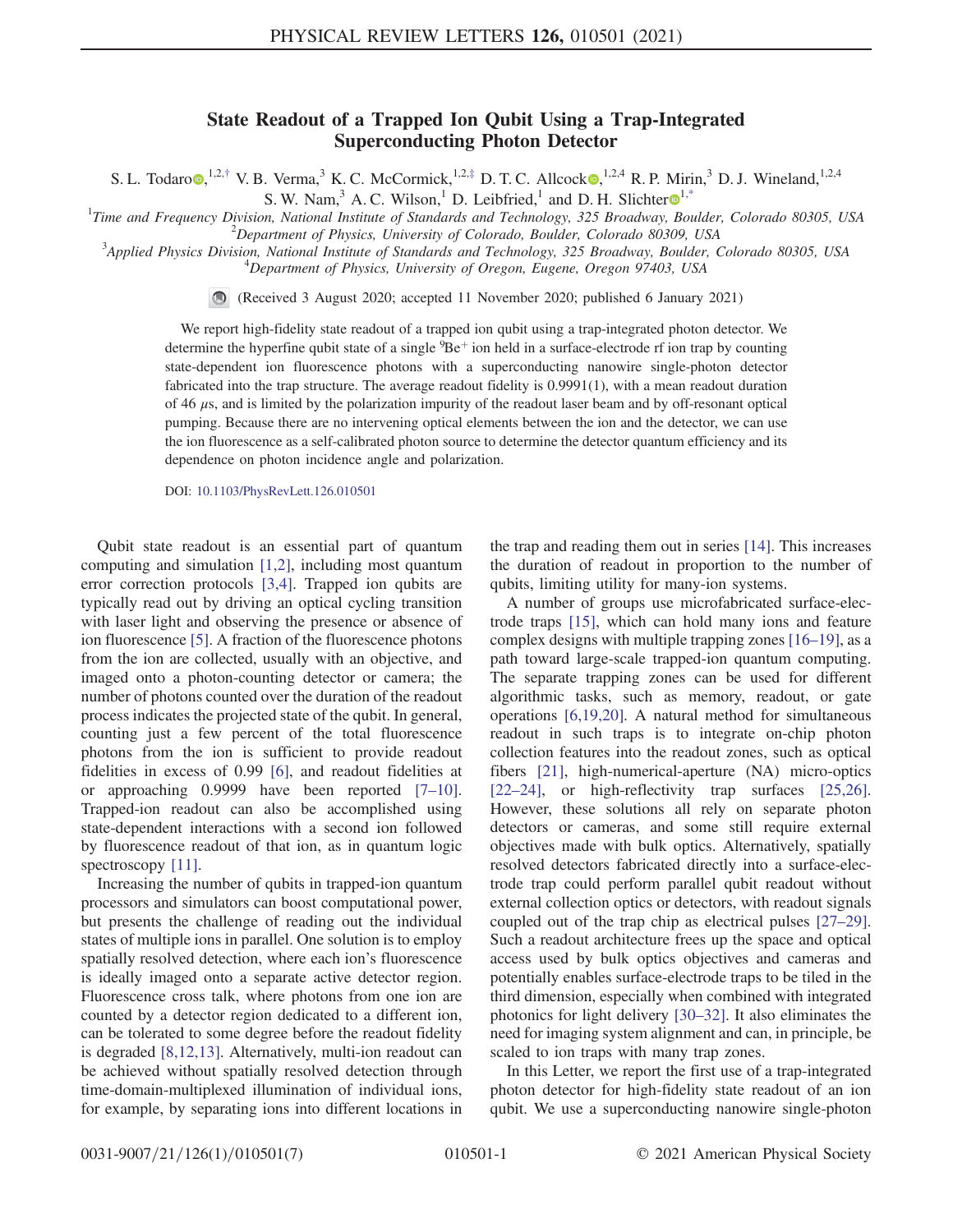detector (SNSPD) cofabricated with a surface-electrode ion trap to detect fluorescence photons at 313 nm from a single  ${}^{9}Be^+$  ion, achieving qubit state readout with fidelity 0.9991(1) in an average of 46  $\mu$ s using an adaptive Bayesian readout scheme [\[7,33\]](#page-4-7). Using the ion as a tunable, self-calibrating source of photons with known flux and polarization, we characterize the detection efficiency of the SNSPD as a function of incidence angle and polarization, finding agreement with theoretically predicted values. We also study the effect of the trapping rf fields on the SNSPD performance and characterize motional heating of an ion confined over the SNSPD.

SNSPDs are a class of photon detectors with high quantum efficiency [\[34,35\]](#page-5-5), low dark counts [\[36,37\],](#page-5-6) and picosecond timing jitter [\[38\]](#page-5-7). Recent experiments have shown quantum efficiencies in the UV of 75%–85% at operating temperatures up to 4 K, a parameter regime relevant for ion trap applications [\[29,36\]](#page-5-8). Ion fluorescence photons collected with traditional high-NA bulk optics have been counted by a fiber-coupled SNSPD in a standalone cryostat to perform fast, high-fidelity qubit readout [\[39\]](#page-5-9). However, surface-electrode ion traps present a challenging electromagnetic and thermal environment for integrated SNSPDs: SNSPDs requiring low-noise bias currents of a few microamperes must be placed close to trap electrodes with rf potentials of tens to hundreds of volts oscillating at up to ∼100 MHz. Furthermore, the superconducting transition temperature  $T_c$  of the SNSPD should be at least ∼25% higher than the temperature at the surface of the trap (typically  $\geq 4$  K) to achieve the best detection efficiency [\[36,40,41\].](#page-5-6) Combining the separate microfabrication processes for SNSPDs and ion traps while maintaining high device yield and good performance is also a challenge [\[42\]](#page-5-10). However, previous work has demonstrated successful integration and operation of SNSPDs on a test chip simulating the thermal and electromagnetic environment of an ion trap [\[29\]](#page-5-8).

The trap used in this Letter, shown in false color in Fig. [1](#page-1-0), is a linear rf (Paul) surface-electrode trap with a SNSPD (green) fabricated on the trap substrate. The rf electrodes (pink) provide confinement transverse to the trap axis [shown as a double-headed black arrow in Fig. [1\(b\)](#page-1-0)], while the surrounding segmented electrodes (gray) confine the ion at adjustable positions along the rf null line, from directly over the SNSPD (zone  $D$ ) to 264  $\mu$ m away from the SNSPD center (zone A). The ion is held  $\approx$ 39  $\mu$ m above the top surface plane of the trap electrodes, dropping by design to a smaller distance of  $\approx$ 29  $\mu$ m above this plane when centered over the SNSPD, which is recessed another  $6 \mu m$  below this plane. The SNSPD consists of a meandered nanowire of 110 nm width on a 170 nm pitch, covering a total active area of  $22 \times 20 \mu$ m. When the ion is in zone D, this gives an effective NA of 0.32 for the SNSPD; accounting for the dipole emission pattern of the ion fluorescence with the quantization axis as shown in

<span id="page-1-0"></span>

FIG. 1. Trap configuration. (a) False-color scanning electron micrograph of the ion trap showing the rf electrodes (pink), SNSPD (green), and SNSPD bias leads (yellow). A trapped ion (red sphere, shown in multiple positions along the rf null line) can be transported along the trap axis by applying appropriate timevarying potentials to the outer segmented electrodes (gray). (b) Top view scale diagram showing four labeled trapping zones A–D along the trap axis (double-headed black arrow), as well as the geometry of the laser beams (blue solid arrows, here shown directed at zone D) and quantization magnetic field  $\vec{B}_0$ , which all lie in the plane of the trap at 45° angles to the trap axis. The laser beams can be translated horizontally to follow the ion as it is transported between zones, as indicated by the faint laser beam arrows directed at zone B.

Fig.  $1(b)$ ,  $2.0(1)\%$  of the emitted photons will strike the SNSPD active region [\[42\].](#page-5-10) An integrated current-carrying electrode running along the length of the trap between the rf electrodes generates microwave-frequency magnetic fields for qubit control. The trap electrodes are made of electroplated Au on an intrinsic Si substrate, while the SNSPD is made of amorphous  $Mo_{0.75}Si_{0.25}$  and has a superconducting transition temperature of 5.2 K [\[42\].](#page-5-10) The trap is installed in an ultrahigh-vacuum low-vibration closed-cycle cryostat operated at a temperature of  $\approx$ 3.5 K [\[56\]](#page-6-0).

We trap a single  ${}^{9}Be^+$  ion with typical motional frequencies of ∼2 MHz in the axial direction and 5–10 MHz in the radial directions (normal to the trap axis). The potential on the trap rf electrodes has a peak amplitude of 8.8 V at a frequency of 67.03 MHz. A magnetic field of 0.56 mT, in the plane of the trap electrodes and oriented at 45° relative to the trap axis [see Fig. [1\(b\)\]](#page-1-0), lifts the degeneracy between hyperfine sublevels and defines the quantization axis. This field had no discernible effect on SNSPD performance, consistent with other studies at higher fields [\[57](#page-6-1)–59]. We use the  $|F=2,m_F=-2\rangle \equiv |\downarrow\rangle$  and  $|F=1,m_F=-1\rangle \equiv |\uparrow\rangle$ states within the  $2^2S_{1/2}$  hyperfine manifold as our qubit,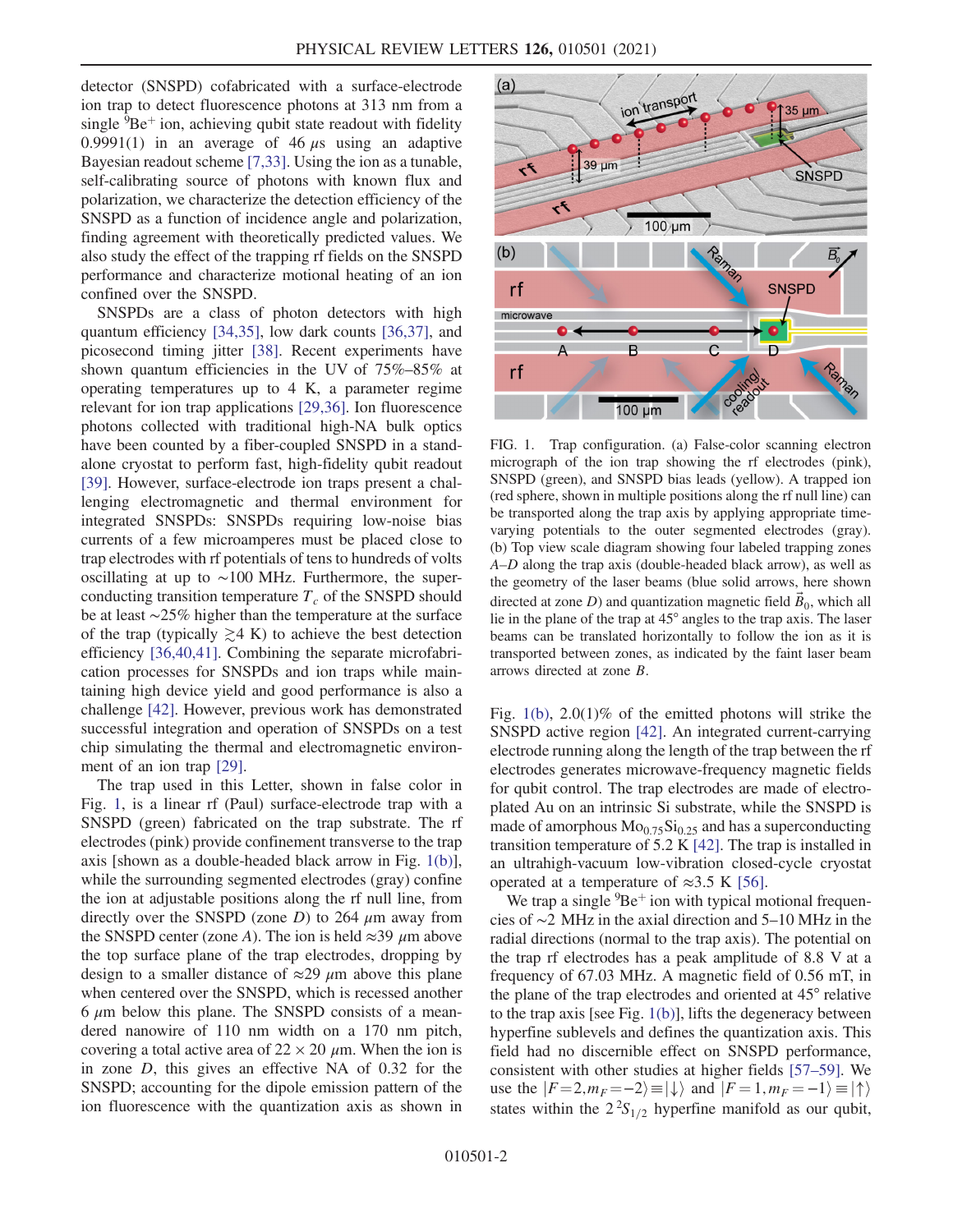<span id="page-2-0"></span>

FIG. 2. Impact of trap rf on SNSPD performance. We plot bright (top) and dark (bottom, log scale) counts in a 200  $\mu$ s detection window versus SNSPD bias current, with trap rf either off (green squares) or on (orange circles), using laser scatter to simulate ion fluorescence for the bright counts. The blue line is a fit to a theoretical model accounting for induced rf currents in the SNSPD. The bright counts are background-corrected by subtracting the measured dark counts at each bias current. The 68% confidence intervals on the reported values are smaller than the plot symbols.

which has a transition frequency of  $\omega_0/2\pi \approx 1.260 \text{ GHz}$ . We prepare  $|\downarrow\rangle$  by optical pumping on the  $2^2S_{1/2} \leftrightarrow 2^2P_{3/2}$ transitions at 313 nm with  $\sigma^-$  polarized light. The qubit is read out by detecting fluorescence from the laser-driven  $|\downarrow\rangle \leftrightarrow |2^2 P_{3/2}, F = 3, m_F = -3\rangle$  cycling transition [\[42\]](#page-5-10). Before detection, microwave current pulses on the trap-integrated microwave electrode are used to transfer ("shelve" [\[5\]](#page-4-5)) population from  $|\uparrow\rangle$  to the  $|aux\rangle \equiv$  $|2^2S_{1/2}, F = 1, m_F = 1\rangle$  state for improved readout fidelity. A pair of counterpropagating laser beams detuned 80 GHz blue of the  $2^2S_{1/2} \leftrightarrow 2^2P_{1/2}$  transition at 313 nm are used to drive stimulated Raman transitions on the firstorder secular motional sidebands, enabling sideband cooling and motional heating rate measurements [\[60\].](#page-6-2)

One terminal of the SNSPD is grounded close to the trap chip, while the other is connected via a  $50 \Omega$  coaxial cable to room temperature bias and readout electronics [\[42\].](#page-5-10) The SNSPD bias current is applied only during readout and is off at other times. The output signal is amplified and filtered to remove parasitic pickup of the trap rf drive before being digitized by a high-speed Schmitt-trigger comparator. The digital pulses are counted and time stamped with 1 ns resolution.

The performance of the SNSPD at 3.45 K was evaluated with the trap rf both off and on. Because an ion cannot be held without trap rf, these measurements were carried out using a simulated ion fluorescence signal generated by laser beam scatter. The beam position and intensity were chosen to give SNSPD count rates similar to those from a single ion in the trap. Figure [2](#page-2-0) plots the bright counts (laser on) and dark counts (laser off) during a  $200 \mu s$  detection window as a function of the applied SNSPD bias current  $I_b$ , both with and without trap rf. The  $I_b$  at which the critical current density of the superconducting nanowire is exceeded, known as the switching current, is  $\approx 8.9 \mu A$ . The trap rf decreases the maximum dc bias current  $I_m$  that can be applied without driving the SNSPD to the normal (nonsuperconducting) state. We attribute this reduction to induced rf currents modulating the bias current of the SNSPD [\[29,42\];](#page-5-8) a two-parameter fit to a theoretical model for induced rf currents, shown as the blue line, agrees quantitatively with experimental data [\[42\].](#page-5-10) Despite the reduction in  $I_m$ , the maximum bright counts with the trap rf on are only 17% lower than the maximum bright counts with the rf off. The mean dark counts per detection, both with and without rf, remain below  $10^{-2}$  for  $I_b$  at least  $\sim$ 1 µA below the rf-dependent  $I_m$ . We emphasize that the dark counts in Fig. [2](#page-2-0) are measured in the absence of laser light and are due to residual stray room light or intrinsic detector dark counts [\[61\]](#page-6-3). In the experiments described below, the dark count rate is dominated by stray laser light. Qubit control pulses on the microwave electrode with peak power of ∼100 mW drive the SNSPD to the normal state even in the absence of bias current, but the SNSPD recovers within a few microseconds of turning off the microwave pulses.

Ion loading occurs in trap zone A,  $264 \mu m$  from the SNSPD center, and the trapped ion is transported to the detector (zone  $D$ ) using time-varying potentials on the segmented outer electrodes. When the ion is held above the SNSPD, the detector count rates from ion fluorescence can be combined with knowledge of the excited state lifetime  $1/\Gamma = 8.850(2)$  ns [\[62\]](#page-6-4) of the ion and the ion-detector geometry (including the ion dipole radiation pattern) to provide an absolute calibration of the system detection efficiency (SDE) of the SNSPD. The SDE is defined as the fraction of photons incident on the SNSPD that register as counts in the readout electronics. We vary the intensity of the readout laser beam and fit the corresponding count rates to determine the count rate when the atomic fluorescence transition is driven with a saturation parameter  $s \gg 1$  [\[63\]](#page-6-5). The background count rate, arising from stray laser scatter not due to the ion, can be subtracted by preparing the ion in a nonfluorescing state and measuring the count rate. Using this technique, we extract a SDE of 48(2)% with the trap rf on and  $I_b = 4 \mu A$ ; accounting for the effects of rf and  $I_b < I_m$ , this would correspond to a maximum SDE of 65 (5)% without rf [\[42\].](#page-5-10) This number is slightly lower than the theoretical design SDE of 72%, potentially due to nanowire oxidation [\[42\]](#page-5-10).

To characterize the fidelity of the qubit state readout, we prepare the ion in either the fluorescing "bright"  $|\downarrow\rangle$  state or the shelved "dark"  $|aux\rangle$  state and apply the readout laser beam for 500  $\mu$ s. We record the time stamps of all photons counted during this period, which enables us to vary the readout duration in postprocessing. We use heralding to improve the state preparation fidelity. We define the first 50  $\mu$ s of the data as the heralding period and retain for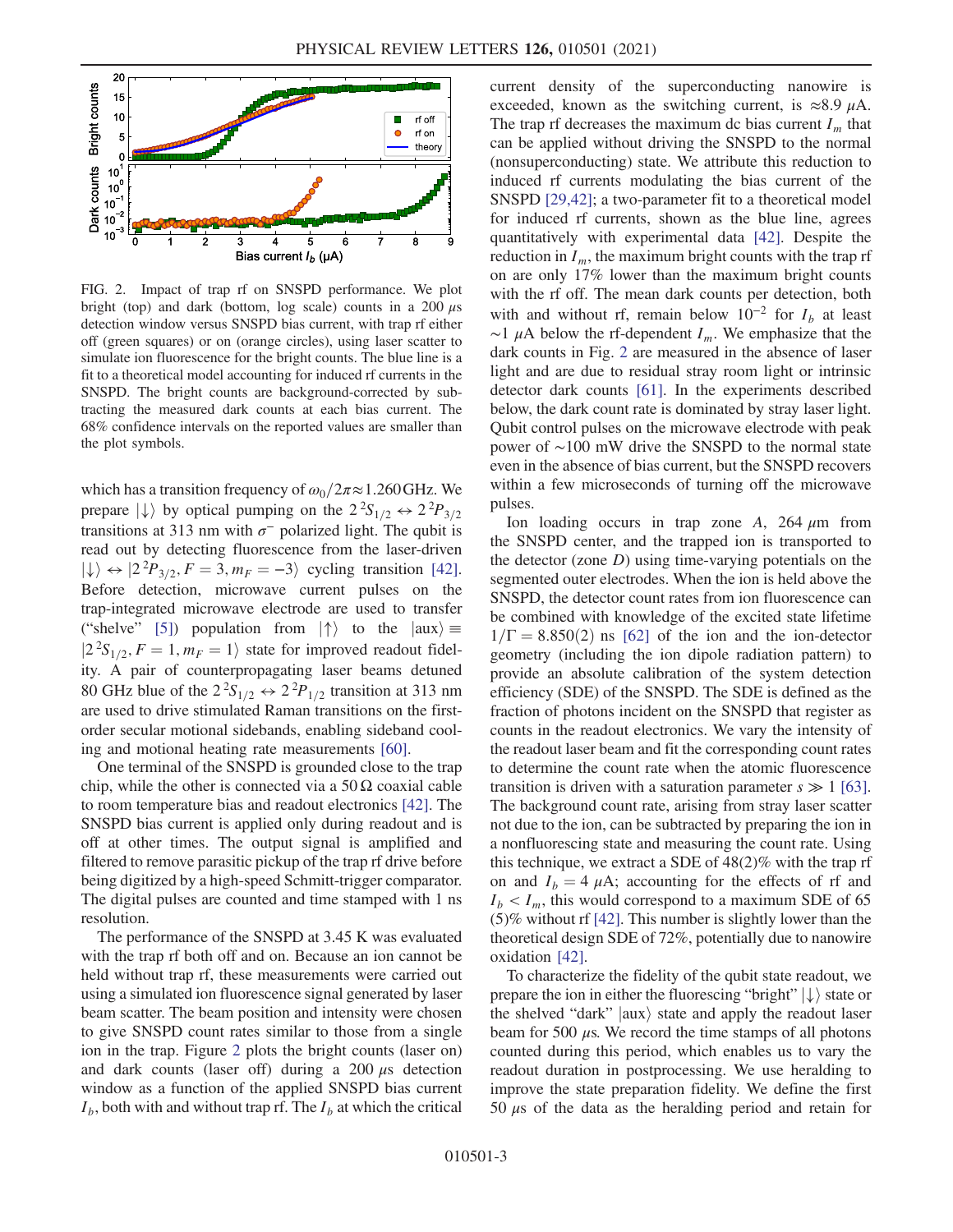<span id="page-3-0"></span>

FIG. 3. Counts and readout error. (a) Count histograms (log scale) for  $10<sup>5</sup>$  trials each of preparing the bright (red) and dark (blue) states, using a  $125 \mu s$  detection window. The dashed vertical line indicates the optimal threshold for state discrimination. (b) Mean readout error for  $2 \times 10^5$  trials, half prepared dark and half prepared bright, using either standard thresholding or adaptive Bayesian methods for state determination. For the Bayesian method, the horizontal axis is the mean readout duration before reaching a given state determination confidence level. The dashed horizontal line indicates 10<sup>−</sup><sup>3</sup> mean readout error. Statistical uncertainty in the mean readout error at the 68% confidence level is smaller than the plot symbols.

further analysis only those trials with zero photon counts in this period as prepared in the dark state and those trials with eight or more photon counts as prepared in the bright state. This method reduces the contribution of state preparation error to the total measurement error. We then analyze the readout fidelity for these trials, using only photon count data from after the heralding period, whose end defines the start of the readout period. Figure [3\(a\)](#page-3-0) shows histograms of measured photon counts for both states using a readout duration of  $125 \mu s$  after the heralding period, with a dotted line showing the threshold number of counts for optimal discrimination of bright and dark states [\[42\]](#page-5-10). The fidelity is limited by non-Poissonian tails that cross this threshold, arising from off-resonant pumping of  $|aux\rangle$ into  $|\downarrow\rangle$  and from imperfections in the  $|\downarrow\rangle \leftrightarrow |2^2P_{3/2}$ ,  $F = 3, m_F = -3$  cycling transition due to polarization impurity and trap-rf-induced state mixing [\[42\].](#page-5-10) The minimum readout error with the thresholding method is  $1.2(1) \times 10^{-3}$  at a readout duration of 125 μs. We also analyze the measured state using a variant of the adaptive Bayesian method from Ref. [\[7\];](#page-4-7) details are given in the Supplemental Material [\[42\].](#page-5-10) As shown in Fig. [3\(b\)](#page-3-0), the mean readout duration to reach a given error level is shorter than for the threshold method, and the minimum readout error of  $9(1) \times 10^{-4}$ , achieved with an average readout duration of 46  $\mu$ s, is smaller than can be achieved with thresholding. The corresponding maximum readout fidelities are 0.9988(1) and 0.9991(1) for the thresholding and Bayesian methods, respectively.

The motional heating rate of the axial mode was measured in trap zone  $B$ , away from the SNSPD, to be 63(6) quanta/s at a frequency of  $\omega/2\pi = 2$  MHz, scaling with frequency as  $\omega^{-1.7(7)}$ . When centered directly over the SNSPD in zone  $D$ , the axial mode heating rate was measured to be 113(14) quanta/s at  $\omega/2\pi = 5.3$  MHz. Assuming heating rate distance scaling of  $d^{-4}$  [\[64,65\]](#page-6-6) and the measured frequency scaling from zone  $B$ , the scaled electric field noise over the SNSPD is estimated to be roughly 6 times higher than that over the gold electrodes, but is still on par with state-of-the-art values reported in cryogenic ion traps [\[65\].](#page-6-7) It is unclear whether this increase is due to noise from the wideband SNSPD bias line, to materials properties of the SNSPD, or to some other mechanism.

When the SNSPD outputs a pulse, some portion of the nanowire will stay at ground potential, while the remainder will track the output voltage. This causes a brief impulsive electric field "kick" to the ion, exciting its motion. During readout, this effect can be neglected, as the ion temperature is determined primarily by the scattering of the resonant readout laser beam from the ion. However, during operations such as stimulated Raman transitions when the ion does not spontaneously emit many photons, SNSPD pulses from stray laser light can become the dominant source of heating. Even when the bias current is off, the SNSPD will occasionally pulse in response to photons when the trap rf is on, as seen in Fig. [2.](#page-2-0) We measure the resulting heating rate on the 5.3 MHz axial mode in zone  $D$  to be  $0.009(5)$ quanta per SNSPD count. This effect limited our ability to perform Raman sideband cooling of an ion held over the SNSPD, due to stray light from the Raman laser beams. In a large-scale processor, operations with high-power Raman beams could be carried out in other trap zones, with the ion(s) transported to the readout zone(s) afterward. The addition of optically transparent SNSPD shielding electrodes may permit operations with high-power Raman beams to be performed in trap zones with integrated SNSPDs, while also reducing induced rf currents in the SNSPDs.

Cross talk from ions in neighboring readout zones will impact the fidelity of parallel readout with trap-integrated SNSPDs. We characterized the cross talk strength by measuring the SNSPD count rate as a function of the ion position along the trap axis. In Fig. [4](#page-4-13), we plot the background-subtracted SNSPD count rate when the ion transition is driven with  $s \gg 1$ , normalized to the highest measured value, as a function of ion distance from the SNSPD center (zone D) along the trap axis [\[42\]](#page-5-10). The red curve shows the numerically calculated value assuming constant detector SDE, while the green curve uses a polarization- and incidence-angle-dependent SDE derived from finite element analysis of the SNSPD [\[42\]](#page-5-10). The improved agreement between the data and the angledependent SDE (versus constant SDE) provides, to the best of our knowledge, the first experimental measurement of the dependence of SNSPD SDE on photon incidence angle. Both theory curves are normalized to the leftmost experimental data point; this overall scaling accounts for experimental reductions in the SDE due to bias currents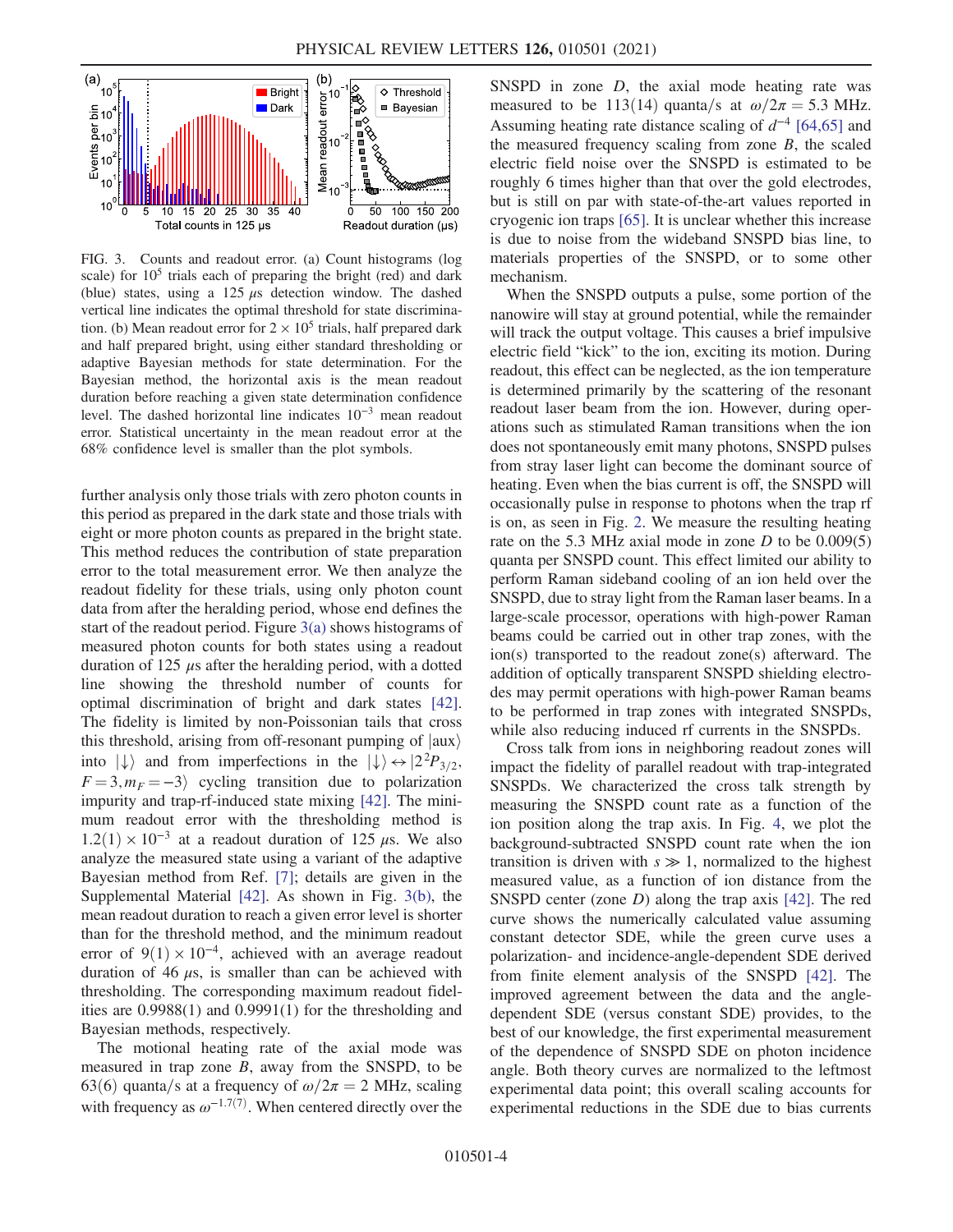<span id="page-4-13"></span>

FIG. 4. Count rate spatial dependence. Moving the ion along the trap axis away from the SNSPD reduces the count rate (blue circles) more strongly than is expected based on detector solid angle and ion dipole radiation pattern alone (red line). Including the calculated angular dependence of SNSPD SDE improves agreement (green line). The 68% confidence intervals on the count rates are smaller than the symbols; those on the theoretical calculations are narrower than the plotted lines.

below  $I_m$  and rf pickup [\[42\]](#page-5-10). The angle dependence of the SDE would help reduce cross talk errors for parallel qubit readout below the level predicted simply from the solid angle and dipole emission pattern.

Our results provide a path for scalable qubit readout in ion traps. By combining multipixel SNSPD readout [\[66,67\]](#page-6-8) with trap-integrated photonic waveguides for laser light delivery [\[30](#page-5-4)–32], it would be possible to create an ion trap without any free-space optical elements, potentially bringing substantial stability and performance improvements. Such traps could be used not only for large-scale quantum computing, but also for field-deployable quantum sensors, quantum network nodes, or multi-ion optical clocks. Finally, this Letter demonstrates the usefulness of individual trapped ions as well-characterized, tunable, high-precision photon sources for absolute calibration of single-photon detectors.

We thank R. Srinivas and A. L. Collopy for helpful suggestions. The device was fabricated in the Boulder Microfabrication Facility at NIST. This work was supported by the NIST Quantum Information Program and IARPA. S. L. T. and D. H. S. performed the experiments and analyzed the data. D. H. S. and V. B. V. designed and fabricated the trap chip. D. H. S. and S. L. T. designed and built the apparatus with contributions from K. C. M., A. C. W., D. L., and D. T. C. A. D. L. proposed the integration of a SNSPD into an ion trap, with input from S. W. N., D. J. W., and R. P. M. D. H. S. supervised the research and wrote the manuscript. A. C. W., D. L., and D. J. W. secured funding and provided additional supervision, assisted by S. W. N. and R. P. M. All authors participated in experimental design, prototyping and testing efforts, and manuscript editing.

<span id="page-4-1"></span>[‡](#page-0-1) Present address: Department of Physics, University of Washington, Seattle, Washington 98195, USA.

- <span id="page-4-3"></span>[1] D. P. DiVincenzo, The physical implementation of quantum computation, [Fortschr. Phys.](https://doi.org/10.1002/1521-3978(200009)48:9/11%3C771::AID-PROP771%3E3.0.CO;2-E) 48, 771 (2000).
- [2] M. A. Nielsen and I. L. Chuang, Quantum Computation and Quantum Information (Cambridge University Press, Cambridge, England, 2000).
- <span id="page-4-4"></span>[3] J. Preskill, Fault-tolerant quantum computation, in Introduction to Quantum Computation and Information, edited by H.-K. Lo, T. Spiller, and S. Popescu (World Scientific, Singapore, 1998), pp. 213–269.
- [4] E. Knill, Quantum computing with realistically noisy devices, [Nature \(London\)](https://doi.org/10.1038/nature03350) 434, 39 (2005).
- <span id="page-4-5"></span>[5] H. G. Dehmelt, Monoion oscillator as potential ultimate laser frequency standard, [IEEE Trans. Instrum. Meas.](https://doi.org/10.1109/TIM.1982.6312526) 31, 83 [\(1982\).](https://doi.org/10.1109/TIM.1982.6312526)
- <span id="page-4-6"></span>[6] D. J. Wineland, C. Monroe, W. M. Itano, D. Leibfried, B. E. King, and D. M. Meekhof, Experimental issues in coherent quantum-state manipulation of trapped atomic ions, [J. Res.](https://doi.org/10.6028/jres.103.019) [Natl. Inst. Stand. Technol.](https://doi.org/10.6028/jres.103.019) 103, 259 (1998).
- <span id="page-4-7"></span>[7] A. H. Myerson, D. J. Szwer, S. C. Webster, D. T. C. Allcock, M. J. Curtis, G. Imreh, J. A. Sherman, D. N. Stacey, A. M. Steane, and D. M. Lucas, High-Fidelity Readout of Trapped-Ion Qubits, [Phys. Rev. Lett.](https://doi.org/10.1103/PhysRevLett.100.200502) 100, 200502 [\(2008\).](https://doi.org/10.1103/PhysRevLett.100.200502)
- <span id="page-4-9"></span>[8] A. H. Burrell, D. J. Szwer, S. C. Webster, and D. M. Lucas, Scalable simultaneous multiqubit readout with 99.99% single-shot fidelity, Phys. Rev. A 81[, 040302\(R\) \(2010\).](https://doi.org/10.1103/PhysRevA.81.040302)
- [9] J. E. Christensen, D. Hucul, W. C. Campbell, and E. R. Hudson, High-fidelity manipulation of a qubit enabled by a manufactured nucleus, [npj Quantum Inf.](https://doi.org/10.1038/s41534-020-0265-5) 6, 35 (2020).
- [10] L. A. Zhukas, P. Svihra, A. Nomerotski, and B. B. Blinov, High-fidelity simultaneous detection of trapped ion qubit register, [arXiv:2006.12801](https://arXiv.org/abs/2006.12801).
- <span id="page-4-8"></span>[11] P.O. Schmidt, T. Rosenband, C. Langer, W. M. Itano, J. C. Bergquist, and D. J. Wineland, Spectroscopy using quantum logic, Science 309[, 749 \(2005\).](https://doi.org/10.1126/science.1114375)
- [12] P. Schindler, D. Nigg, T. Monz, J. T. Barreiro, E. Martinez, S. X. Wang, S. Quint, M. F. Brandl, V. Nebendahl, C. F. Roos, M. Chwalla, M. Hennrich, and R. Blatt, A quantum information processor with trapped ions, [New J. Phys.](https://doi.org/10.1088/1367-2630/15/12/123012) 15, [123012 \(2013\).](https://doi.org/10.1088/1367-2630/15/12/123012)
- [13] S. Debnath, N. M. Linke, C. Figgatt, K. A. Landsman, K. Wright, and C. Monroe, Demonstration of a small programmable quantum computer with atomic qubits, [Nature](https://doi.org/10.1038/nature18648) (London) 536[, 63 \(2016\).](https://doi.org/10.1038/nature18648)
- <span id="page-4-10"></span>[14] Y. Wan, D. Kienzler, S. D. Erickson, K. H. Mayer, T. R. Tan, J. J. Wu, H. M. Vasconcelos, S. Glancy, E. Knill, D. J. Wineland, A. C. Wilson, and D. Leibfried, Quantum gate teleportation between separated qubits in a trapped-ion processor, Science 364[, 875 \(2019\)](https://doi.org/10.1126/science.aaw9415).
- <span id="page-4-11"></span>[15] S. Seidelin, J. Chiaverini, R. Reichle, J. J. Bollinger, D. Leibfried, J. Britton, J. H. Wesenberg, R. B Blakestad, R. J. Epstein, D. B. Hume, W. Itano, J. D. Jost, C. Langer, R. Ozeri, N. Shiga, and D. J. Wineland, Microfabricated Surface-Electrode Ion Trap for Scalable Quantum Information Processing, Phys. Rev. Lett. 96[, 253003 \(2006\).](https://doi.org/10.1103/PhysRevLett.96.253003)
- <span id="page-4-12"></span>[16] J. M. Amini, H. Uys, J. H. Wesenberg, S. Seidelin, J. Britton, J. J. Bollinger, D. Leibfried, C. Ospelkaus, A. P. VanDevender, and D. J. Wineland, Toward scalable ion traps

<span id="page-4-2"></span><span id="page-4-0"></span>[<sup>\\*</sup>](#page-0-0) daniel.slichter@nist.gov

[<sup>†</sup>](#page-0-1) Present address: Research Laboratory of Electronics, Massachusetts Institute of Technology, Cambridge, Massachusetts 02139, USA.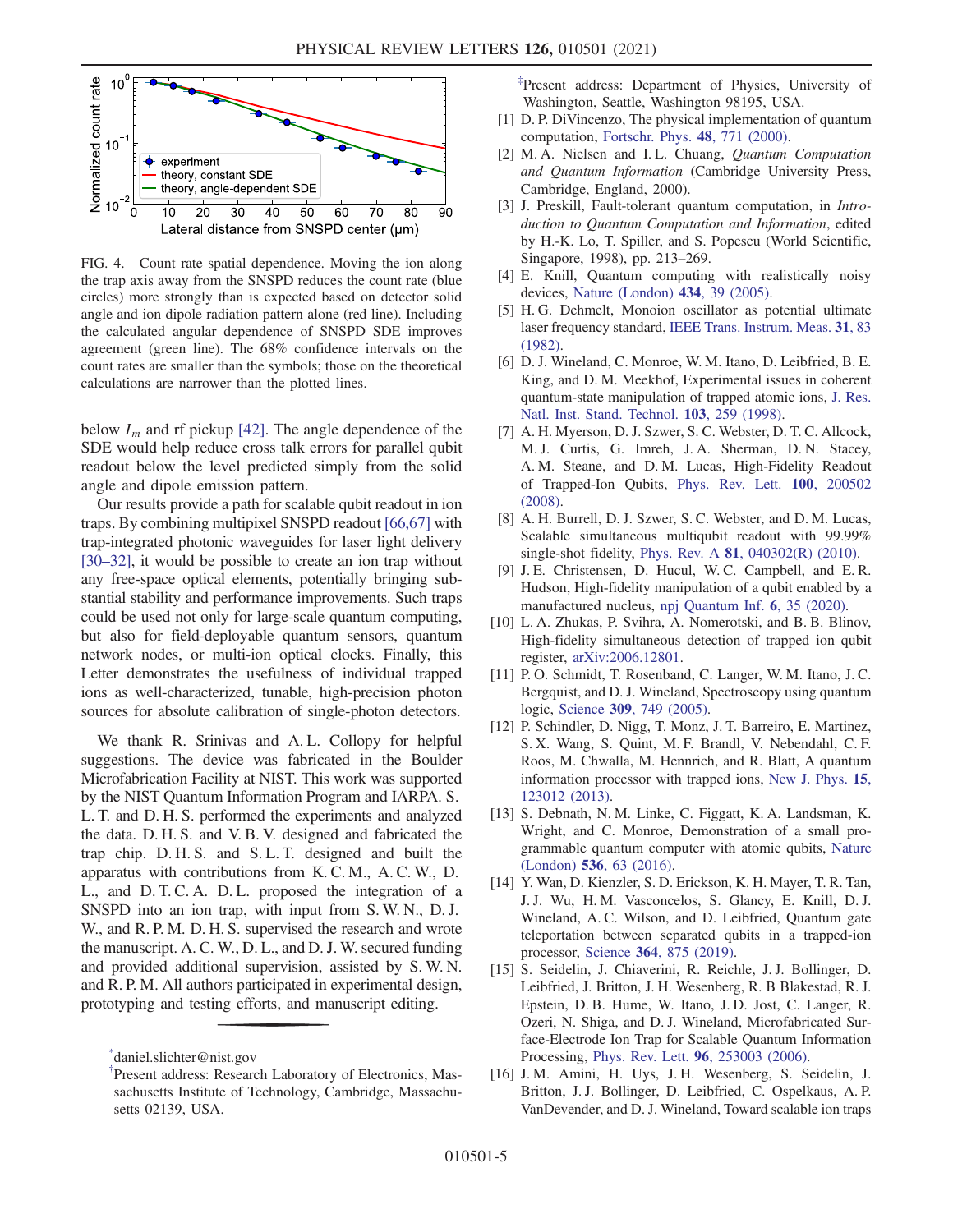for quantum information processing, [New J. Phys.](https://doi.org/10.1088/1367-2630/12/3/033031) 12, [033031 \(2010\).](https://doi.org/10.1088/1367-2630/12/3/033031)

- [17] N. D. Guise, S. D. Fallek, K. E. Stevens, K. R. Brown, C. Volin, A. W. Harter, J. M. Amini, R. E. Higashi, S. T. Lu, H. M. Chanhvongsak, T. A. Nguyen, M. S. Marcus, T. R. Ohnstein, and D. W. Youngner, Ball-grid array architecture for microfabricated ion traps, [J. Appl. Phys.](https://doi.org/10.1063/1.4917385) 117, [174901 \(2015\).](https://doi.org/10.1063/1.4917385)
- [18] P.L.W. Maunz, High optical access trap 2.0., Sandia National Laboratories (SNL) Report No. SAND2016- 0796R, 2016.
- [19] J. M. Pino, J. M. Dreiling, C. Figgatt, J. P. Gaebler, S. A. Moses, M. S. Allman, C. H. Baldwin, M. Foss-Feig, D. Hayes, K. Mayer, C. Ryan-Anderson, and B. Neyenhuis, Demonstration of the QCCD trapped-ion quantum computer architecture, [arXiv:2003.01293.](https://arXiv.org/abs/2003.01293)
- [20] D. Kielpinski, C. Monroe, and D. J. Wineland, Architecture for a large-scale ion-trap quantum computer, [Nature](https://doi.org/10.1038/nature00784) (London) 417[, 709 \(2002\)](https://doi.org/10.1038/nature00784).
- <span id="page-5-0"></span>[21] A. P. VanDevender, Y. Colombe, J. Amini, D. Leibfried, and D. J. Wineland, Efficient Fiber Optic Detection of Trapped Ion Fluorescence, [Phys. Rev. Lett.](https://doi.org/10.1103/PhysRevLett.105.023001) 105, 023001 [\(2010\).](https://doi.org/10.1103/PhysRevLett.105.023001)
- <span id="page-5-1"></span>[22] J. T. Merrill, C. Volin, D. Landgren, J. M. Amini, K. Wright, S. C. Doret, C.-S. Pai, H. Hayden, T. Killian, D. Faircloth, K. R. Brown, A. W. Harter, and R. E. Slusher, Demonstration of integrated microscale optics in surface-electrode ion traps, New J. Phys. 13[, 103005 \(2011\)](https://doi.org/10.1088/1367-2630/13/10/103005).
- [23] C. R. Clark, C.-W. Chou, A. R. Ellis, J. Hunker, S. A. Kemme, P. Maunz, B. Tabakov, C. Tigges, and D. L. Stick, Characterization of Fluorescence Collection Optics Integrated with a Microfabricated Surface Electrode Ion Trap, [Phys. Rev. Applied](https://doi.org/10.1103/PhysRevApplied.1.024004) 1, 024004 (2014).
- [24] M. Ghadimi, V. Blms, B. G. Norton, P. M. Fisher, S. C. Connell, J. M. Amini, C. Volin, H. Hayden, C.-S. Pai, D. Kielpinski, M. Lobino, and E. W. Streed, Scalable ionphoton quantum interface based on integrated diffractive mirrors, [npj Quantum Inf.](https://doi.org/10.1038/s41534-017-0006-6) 3, 4 (2017).
- <span id="page-5-2"></span>[25] P. F. Herskind, S. X. Wang, M. Shi, Y. Ge, M. Cetina, and I. L. Chuang, Microfabricated surface ion trap on a highfinesse optical mirror, Opt. Lett. 36[, 3045 \(2011\).](https://doi.org/10.1364/OL.36.003045)
- [26] A. Van Rynbach, P. Maunz, and J. Kim, An integrated mirror and surface ion trap with a tunable trap location, [Appl. Phys. Lett.](https://doi.org/10.1063/1.4970542) 109, 221108 (2016).
- <span id="page-5-3"></span>[27] D. Leibfried, D. J. Wineland, R. B. Blakestad, J. J. Bollinger, J. Britton, J. Chiaverini, R. J. Epstein, W. M. Itano, J. D. Jost, E. Knill, C. Langer, R. Ozeri, R. Reichle, S. Seidelin, N. Shiga, and J. H. Wesenberg, Towards scaling up trapped ion quantum information processing, [Hyperfine Interact.](https://doi.org/10.1007/s10751-007-9571-y) 174, 1 [\(2007\).](https://doi.org/10.1007/s10751-007-9571-y)
- [28] A. M. Eltony, S. X. Wang, G. M. Akselrod, P. F. Herskind, and I. L. Chuang, Transparent ion trap with integrated photodetector, [Appl. Phys. Lett.](https://doi.org/10.1063/1.4790843) 102, 054106 (2013).
- <span id="page-5-8"></span>[29] D. H. Slichter, V. B. Verma, D. Leibfried, R. P. Mirin, S. W. Nam, and D. J. Wineland, UV-sensitive superconducting nanowire single photon detectors for integration in an ion trap, Opt. Express 25[, 8705 \(2017\).](https://doi.org/10.1364/OE.25.008705)
- <span id="page-5-4"></span>[30] K. K. Mehta, C. D. Bruzewicz, R. McConnell, R. J. Ram, J. M. Sage, and J. Chiaverini, Integrated optical addressing of an ion qubit, [Nat. Nanotechnol.](https://doi.org/10.1038/nnano.2016.139) 11, 1066 (2016).
- [31] R. J. Niffenegger, J. Stuart, C. Sorace-Agaskar, D. Kharas, S. Bramhavar, C. D. Bruzewicz, W. Loh, R. T. Maxson, R. McConnell, D. Reens, G. N. West, J. M. Sage, and J. Chiaverini, Integrated multi-wavelength control of an ion qubit, [Nature \(London\)](https://doi.org/10.1038/s41586-020-2811-x) 586, 538 (2020).
- [32] K. K. Mehta, C. Zhang, M. Malinowski, T.-L. Nguyen, M. Stadler, and J. P. Home, Integrated optical multi-ion quantum logic, [Nature \(London\)](https://doi.org/10.1038/s41586-020-2823-6) 586, 533 (2020).
- [33] D. B. Hume, T. Rosenband, and D. J. Wineland, High-Fidelity Adaptive Qubit Detection through Repetitive Quantum Nondemolition Measurements, [Phys. Rev. Lett.](https://doi.org/10.1103/PhysRevLett.99.120502) 99, [120502 \(2007\).](https://doi.org/10.1103/PhysRevLett.99.120502)
- <span id="page-5-5"></span>[34] F. Marsili, V. B. Verma, J. A. Stern, S. Harrington, A. E. Lita, T. Gerrits, I. Vayshenker, B. Baek, M. D. Shaw, R. P. Mirin, and S. W. Nam, Detecting single infrared photons with 93% system efficiency, [Nat. Photonics](https://doi.org/10.1038/nphoton.2013.13) 7, 210 (2013).
- [35] D. V. Reddy, A. E. Lita, S. W. Nam, R. P. Mirin, and V. B. Verma, Achieving 98% system efficiency at 1550 nm in superconducting nanowire single photon detectors, in The Rochester Conferences on Coherence and Quantum Optics (OSA, Washington, DC, 2019), p. W2B.2, [https://doi.org/10](https://doi.org/10.1364/CQO.2019.W2B.2) [.1364/CQO.2019.W2B.2.](https://doi.org/10.1364/CQO.2019.W2B.2)
- <span id="page-5-6"></span>[36] E. E. Wollman, V. B. Verma, A. D. Beyer, R. M. Briggs, B. Korzh, J. P. Allmaras, F. Marsili, A. E. Lita, R. P. Mirin, S. W. Nam, and M. D. Shaw, UV superconducting nanowire single-photon detectors with high efficiency, low noise, and 4 K operating temperature, Opt. Express 25[, 26792 \(2017\).](https://doi.org/10.1364/OE.25.026792)
- [37] Y. Hochberg, I. Charaev, S.-W. Nam, V. Verma, M. Colangelo, and K. K. Berggren, Detecting Sub-GeV Dark Matter with Superconducting Nanowires, [Phys. Rev. Lett.](https://doi.org/10.1103/PhysRevLett.123.151802) 123[, 151802 \(2019\).](https://doi.org/10.1103/PhysRevLett.123.151802)
- <span id="page-5-7"></span>[38] B. Korzh et al., Demonstration of sub-3 ps temporal resolution with a superconducting nanowire single-photon detector, [Nat. Photonics](https://doi.org/10.1038/s41566-020-0589-x) 14, 250 (2020).
- <span id="page-5-9"></span>[39] S. Crain, C. Cahall, G. Vrijsen, E. E. Wollman, M. D. Shaw, V. B. Verma, S. W. Nam, and J. Kim, High-speed lowcrosstalk detection of a  $171Yb<sup>+</sup>$  qubit using superconducting nanowire single photon detectors, [Commun. Phys.](https://doi.org/10.1038/s42005-019-0195-8) 2, 97 [\(2019\).](https://doi.org/10.1038/s42005-019-0195-8)
- [40] V. B. Verma, B. Korzh, F. Bussières, R. D. Horansky, A. E. Lita, F. Marsili, M. D. Shaw, H. Zbinden, R. P. Mirin, and S. W. Nam, High-efficiency WSi superconducting nanowire single-photon detectors operating at 2.5 K, [Appl. Phys. Lett.](https://doi.org/10.1063/1.4896045) 105[, 122601 \(2014\).](https://doi.org/10.1063/1.4896045)
- [41] A. Engel, K. Inderbitzin, A. Schilling, R. Lusche, A. Semenov, H.-W. Hubers, D. Henrich, M. Hofherr, K. Il'in, and M. Siegel, Temperature-dependence of detection efficiency in NbN and TaN SNSPD, [IEEE Trans. Appl.](https://doi.org/10.1109/TASC.2013.2239345) Supercond. 23[, 2300505 \(2013\).](https://doi.org/10.1109/TASC.2013.2239345)
- <span id="page-5-10"></span>[42] See Supplemental Material at [http://link.aps.org/](http://link.aps.org/supplemental/10.1103/PhysRevLett.126.010501) [supplemental/10.1103/PhysRevLett.126.010501](http://link.aps.org/supplemental/10.1103/PhysRevLett.126.010501) for additional details of the experimental apparatus, theoretical modeling, and data analysis, which includes Refs. [43–55].
- [43] A. J. Annunziata, O. Quaranta, D. F. Santavicca, A. Casaburi, L. Frunzio, M. Ejrnaes, M. J. Rooks, R. Cristiano, S. Pagano, A. Frydman, and D. E. Prober, Reset dynamics and latching in niobium superconducting nanowire singlephoton detectors, J. Appl. Phys. 108[, 084507 \(2010\)](https://doi.org/10.1063/1.3498809).
- [44] A. J. Kerman, D. Rosenberg, R. J. Molnar, and E. A. Dauler, Readout of superconducting nanowire single-photon